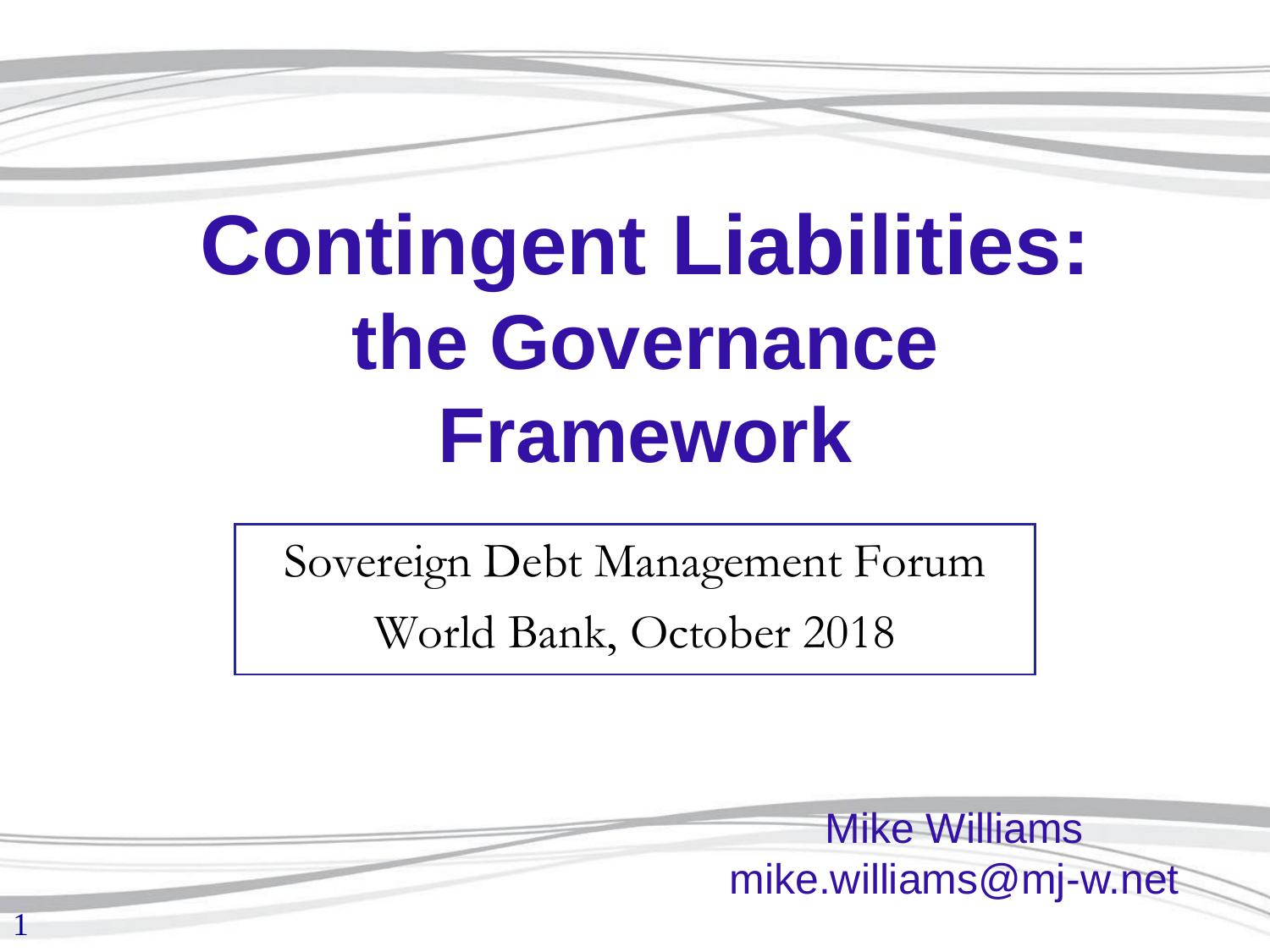### **Outline**

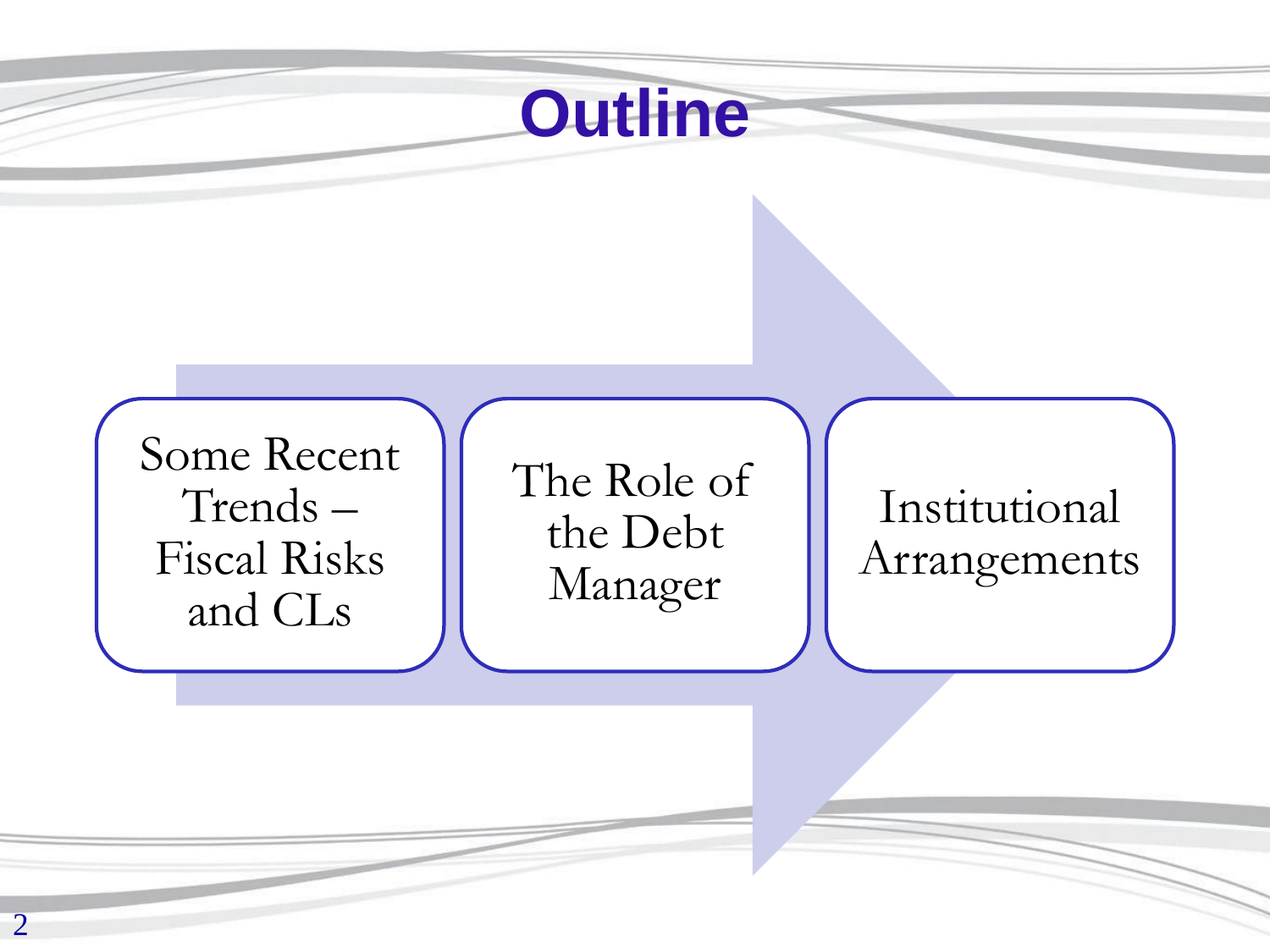### **Some Trends**

East Asian financial crisis drew attention to CL exposures – Indonesia's GDP fell by 35%

> Over last 25 years governments experienced on average an adverse fiscal shock of 6% of GDP every 12 years – many finance related

> > DMUs have responded – often the only source of expertise – but focus on guarantees and on-lending, linked with loans and credits

> > > But expanding sources of risk and awareness of implications (inc for fiscal policy) => development of IMF Fiscal Risk Management Framework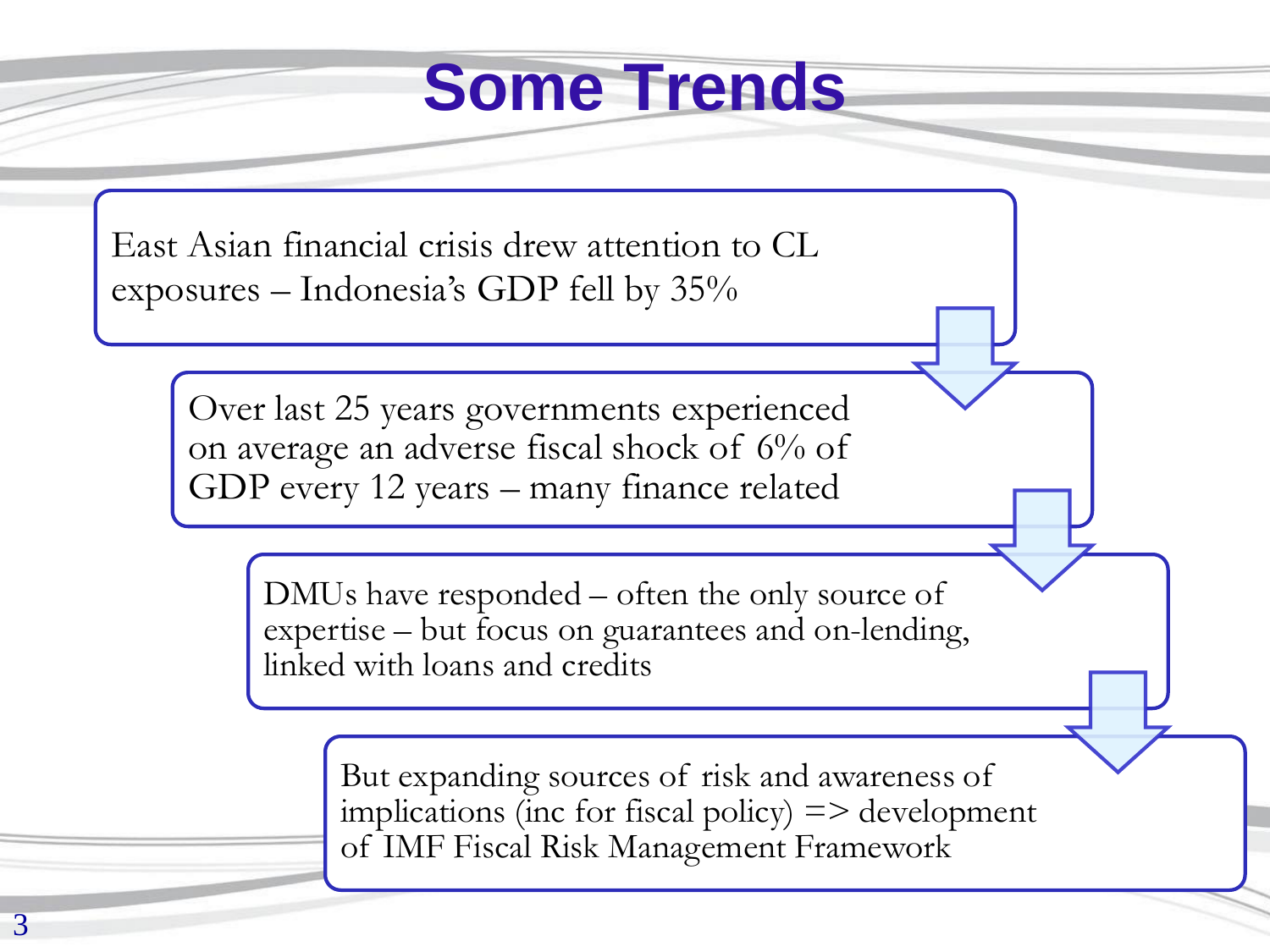### **The Fiscal Risks Matrix**

| Contingent<br>Liability     | <b>Identify and Quantify</b>                                                                                                                                                       | Mitigate                                                                                                     |                                                                                                                                                   |                                                                                                                                           | Provision                                                           |                                                   |                                          |
|-----------------------------|------------------------------------------------------------------------------------------------------------------------------------------------------------------------------------|--------------------------------------------------------------------------------------------------------------|---------------------------------------------------------------------------------------------------------------------------------------------------|-------------------------------------------------------------------------------------------------------------------------------------------|---------------------------------------------------------------------|---------------------------------------------------|------------------------------------------|
|                             |                                                                                                                                                                                    | <b>Direct Controls</b>                                                                                       | <b>Indirect Tools</b><br>(regulation and fees)                                                                                                    | <b>Risk Transfer Instruments</b>                                                                                                          | Expense                                                             | Contingencies                                     | <b>Buffer Funds</b>                      |
| Financial<br>Sector         | Quantify contingent<br>exposures (e.g., CCA)<br>Monitor financial<br>soundness and risk<br>indicators (early warning<br>systems)<br>Incorporate financial<br>stress tests into DSA | Reduce state participation<br>in the financial sector                                                        | Increase sector's loss<br>absorbing capacity<br>Utilize macroprudential<br>tools to reduce<br>procyclicality<br>Reduce debt bias in tax<br>system | Require banks to fund<br>deposit insurance schemes<br>Resolution mechanisms<br>(e.g., living wills)                                       | Appropriate<br>expected payments                                    | Maintain cash<br>buffers                          | Pre-fund deposit<br>quarantee<br>schemes |
| Natural<br><b>Disasters</b> | Early warning systems                                                                                                                                                              | Reduce footprint in risky<br>areas                                                                           | Tax premia in high risk areas<br>Environmental standards<br><b>Building codes</b><br>Disaster preparedness<br>strategies                          | Reinsurance<br>Catastrophe bonds<br>Limit payouts and require<br>deductibles for govt schemes<br>Mandate insurance in high<br>rick areas. | Appropriate<br>expected payments                                    | Disaster<br>contingency                           | Natural disaster<br>funds                |
| Guarantees                  | Maintain a central<br>registry of guarantees;<br>assess risks at time of<br>issue and over their life.                                                                             | Central authorizing entity<br>Ceilings on liabilities<br>Standard issurance criteria<br>Conditions on access | Charge risk-related fees                                                                                                                          | Partial quarantees<br>Require collateral<br>Reinsure if feasible                                                                          | Appropriate<br>expected cash<br>flows:                              | Provision for<br>expected calls                   | Guarantee funds                          |
| <b>PPP</b>                  | Maintain central registry<br>of PPP commitments<br>Subject projects to<br>sensitivity analysis                                                                                     | Central authorizing entity<br>Ministry of Finance<br>gatekeeper role<br>Ceilings on PPP<br>commitments       | Value for money checks<br>Charge guarantee fees                                                                                                   | Risk sharing framework<br>Limit payments linked to<br>demand<br>Insure retained contract risks<br>where feasible                          | Appropriate<br>expected cash<br>flows                               | Provision for<br>expected calls                   | Guarantee funds                          |
| SOEs                        | Quantify explicit<br>exposures<br>Monitor financial<br>performance<br>Scenario analysis and<br>stress testing                                                                      | Reduce size of the SOE<br>sector                                                                             | Hold boards accountable for<br>performance<br>Reporting requirements                                                                              | Explicit no-bail out clauses                                                                                                              | Appropriate<br>expected subsidies<br>and quasi fiscal<br>activities | Provision for cost<br>in case of<br>restructuring |                                          |
| Subnational<br>Government   | Monitor financial<br>performance against<br>benchmarks                                                                                                                             | Fiscal rules and limits on<br>borrowing                                                                      | Link degree of financial<br>autonomy to performance<br>Reporting requirements                                                                     | Establish credible no-bail out<br><b>clauses</b><br>Retain authority to liquidate<br>assets / appoint administrator                       | Appropriate<br>expected support                                     |                                                   | Rainy day funds                          |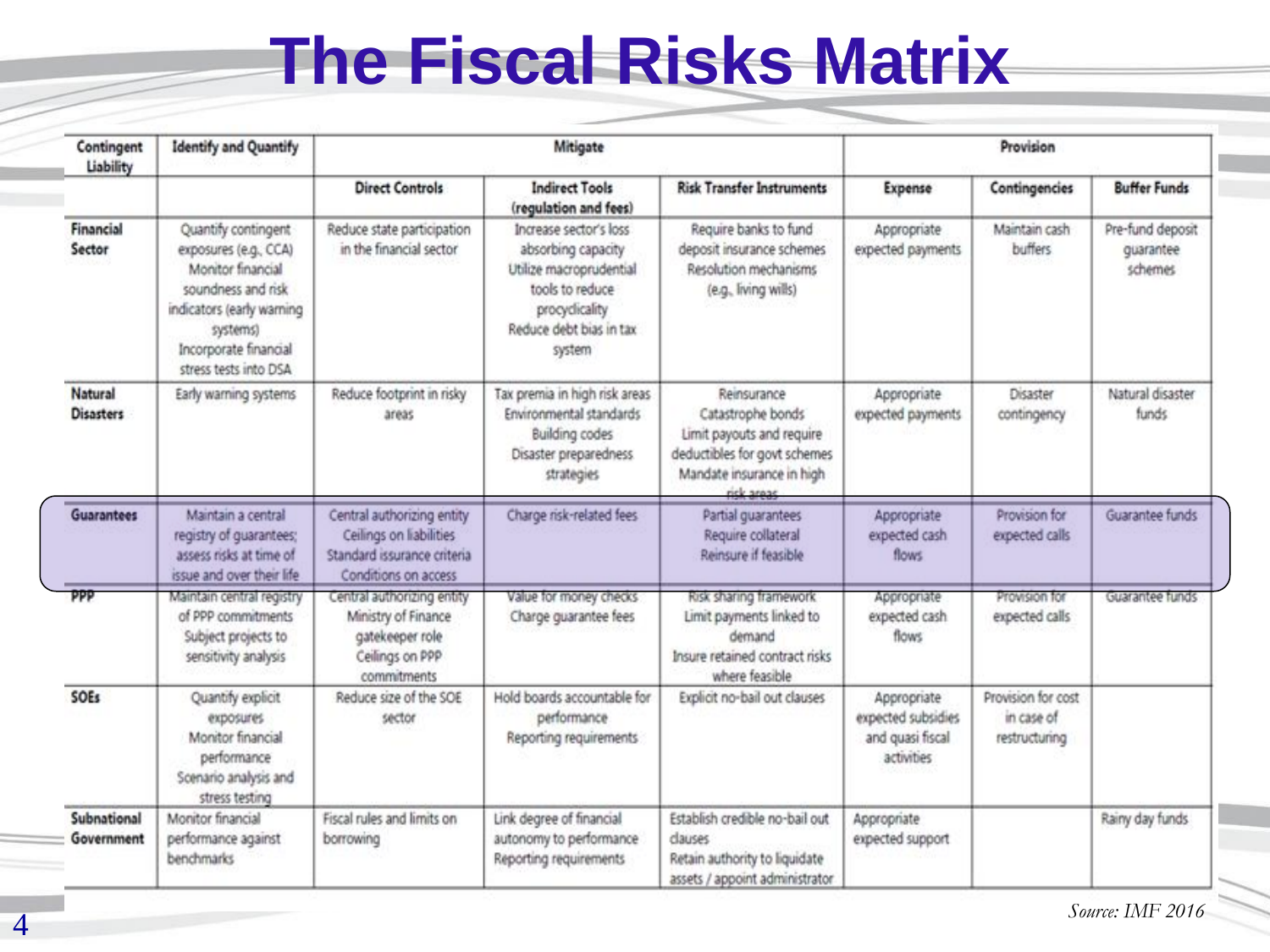### **In Practice……**

- IMF recommended central Fiscal Risk Units
	- Identifying, assessing, monitoring and reporting risks
	- Mitigation techniques; establishing targets
	- Buffers in fiscal path
- But FRUs are not well established outside some AEs
- DMU may still be only unit in government with developed risk management skills
- Debt manager retains
	- Lead responsibility for explicit CLs whose crystallisation directly adds to debt
	- An overview of the government's balance sheet
- CL analysis must be integrated into debt management strategy (DMS)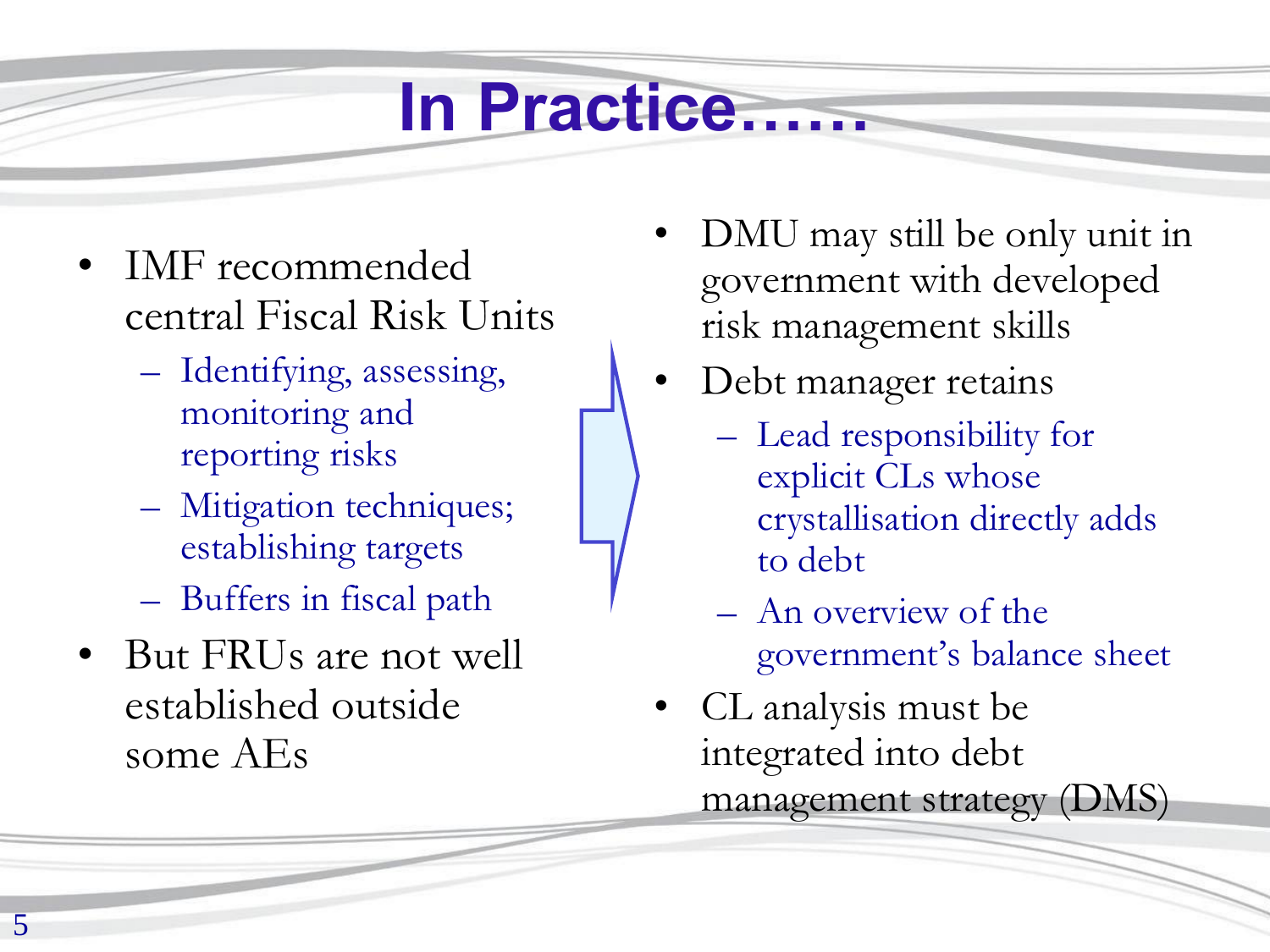### **The Role of the Debt Manager Today**

- Contribute to general CL policy (with [Fiscal Risk Unit])
	- Design general CL policy, including guidance on analytical methodologies
	- Establish borrowing guidelines for public sector beneficiaries of guarantees on debt
	- Develop methodologies to identify and measure risks (inc to assess PPPs)
	- [Potentially] propose ceiling on guarantees for budget
- Assist [Fiscal Risk Unit] with budgeting
	- Centralising data; establishing methodology for CL cost estimation and pricing; identifying budget provisions & buffers
- Implement Risk Management the Main Task!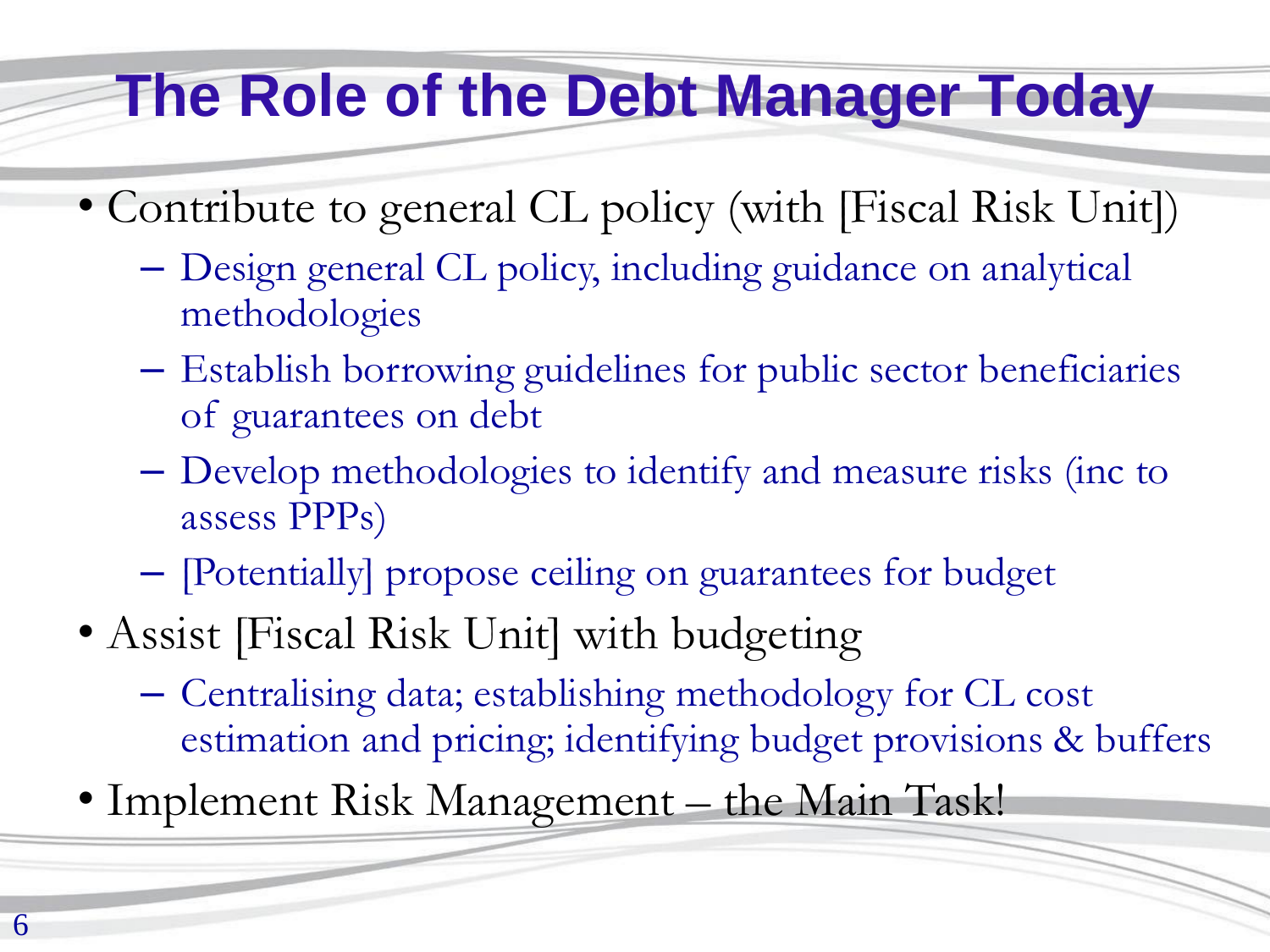### **Tools of Analysis, Measurement & Mitigation**

| Defining<br>Characteristics       | • Characteristics of Guarantee Portfolio<br>• Clear Definition of Risk Exposure<br>• Data availability<br>• Resources and capacity                                                                    |
|-----------------------------------|-------------------------------------------------------------------------------------------------------------------------------------------------------------------------------------------------------|
| Risk Analysis                     | • Analysing key risk factors of guaranteed entity<br>using various methodologies<br>• A Credit scoring; B Statistical models; C Scenario<br>analysis; D Structural models                             |
| Risk<br>Quantification            | · Various target measures, e.g. Expected loss, Market<br>value, Unexpected loss, Maximum exposure.<br>• Primary approaches: Price differentials and Bottom<br>up: estimation of default probabilities |
| Risk Management<br>and Risk Tools | • Structuring of guarantees, inc risk sharing;<br>• Setting limits, fixing fees; Provisioning for losses;<br>Managing risk funds;<br>• Reporting on and monitoring risks                              |

Based on: Bachmair 2016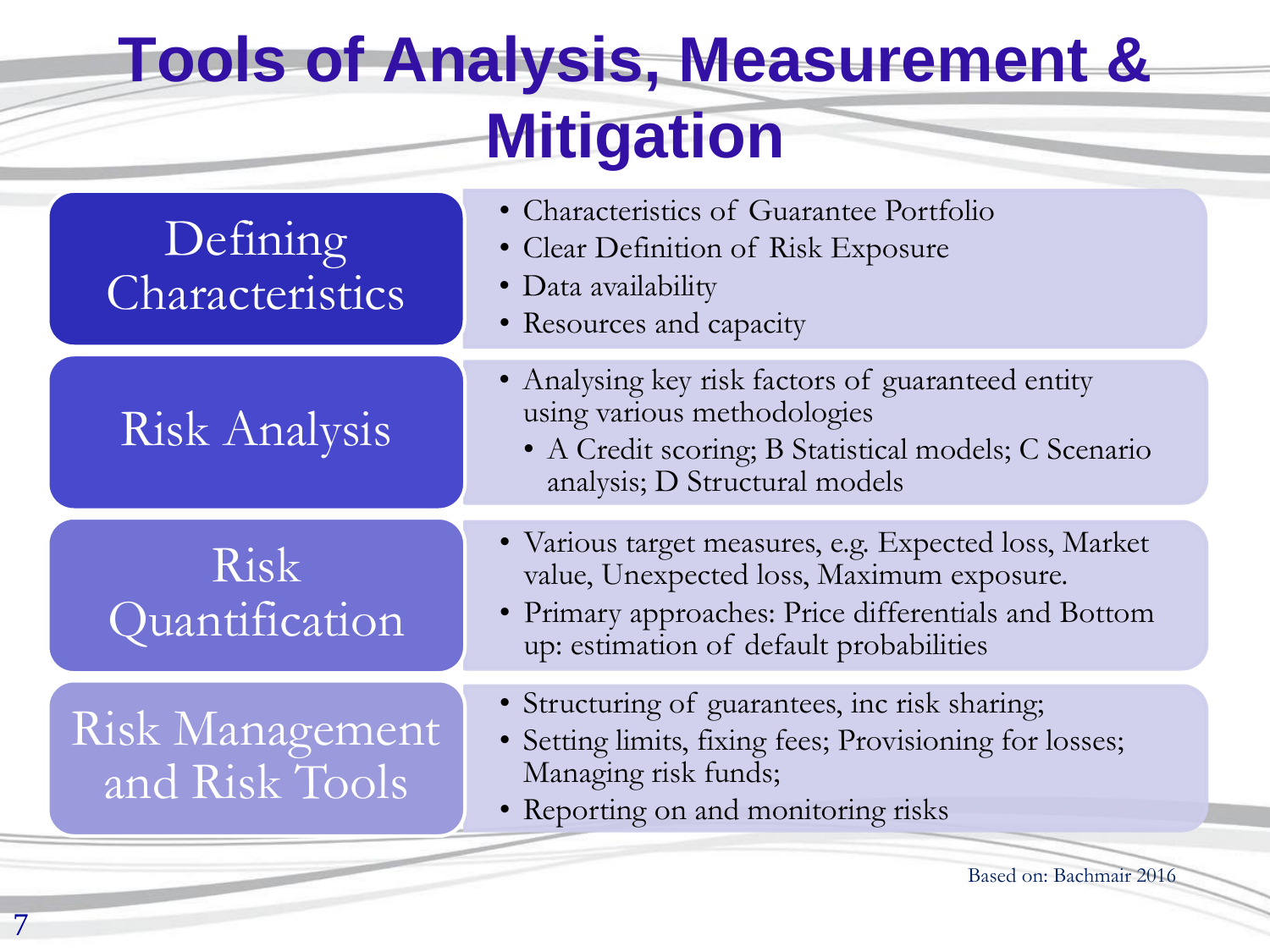## **Complications of PPPs**

#### Scope for substantial benefit if risk transfer drives value for money

#### But extra challenges

- Ministers often see PPPs as a Free Lunch
- Financing structures are opaque
- Difficult to identify risks over a long period (up to 30 years)
- Not covered by legislation designed for guarantees

#### Often handled by a separate unit in MoF

- Requires different skills (contractual, corporate finance)
- Insist that DMU is able to comment, e.g. on implied cost of capital?

#### Some PPPs have more explicit debt-like qualities

- If government has guaranteed a regular purchase, e.g. of electricity from a build-ownoperate supplier, some part will be remunerating the supplier's capital investment
- Not very different from interest on the bond that the government might have issued had it itself constructed the plant – must take into account in DMS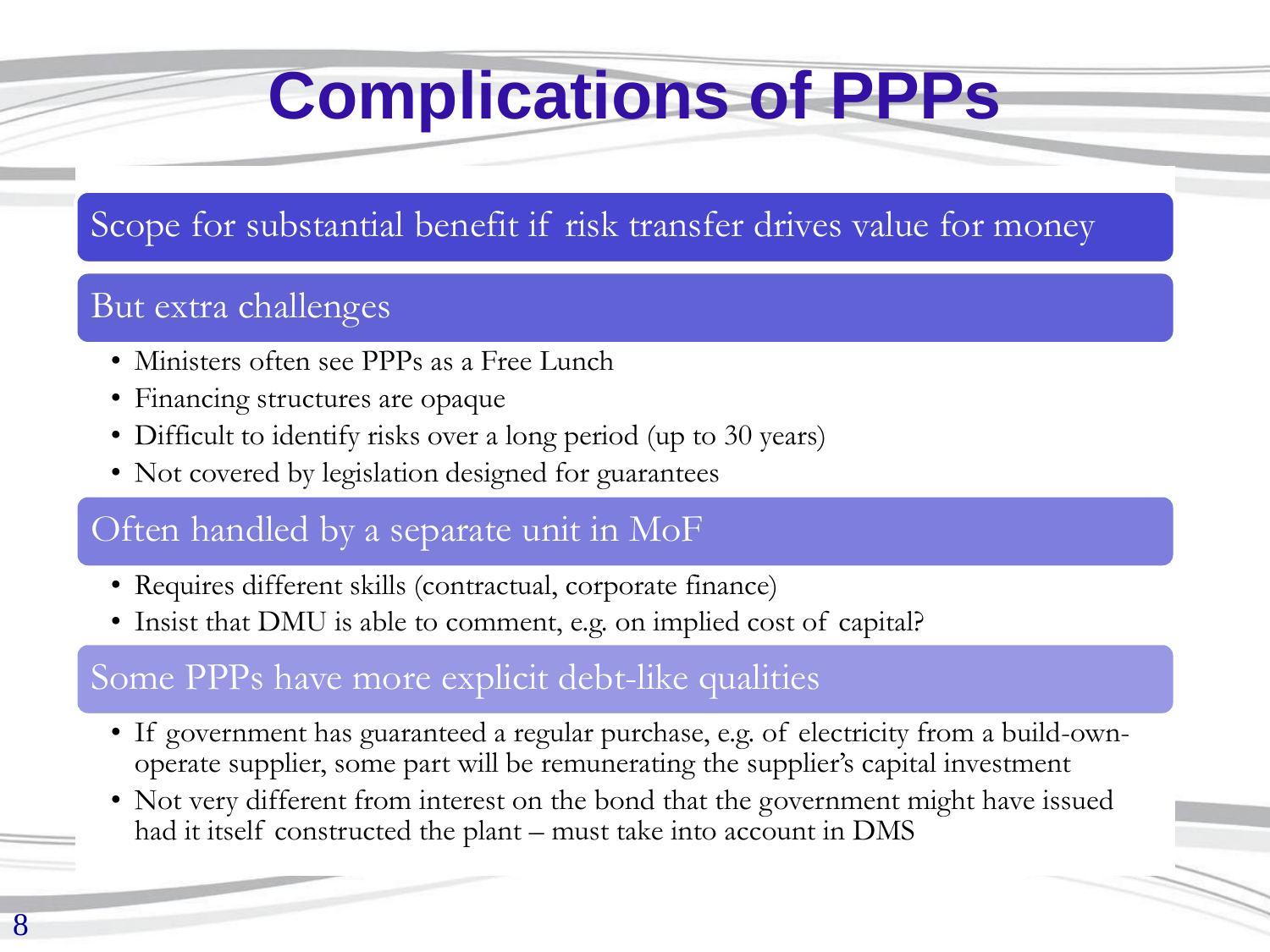## **CLs and the DMS**

- Interaction between debt structures and economic shocks
	- Compare the CL shock in the DSA
	- Even if central government has reduced its FX liabilities, it might still be exposed to an exchange rate depreciation if SOEs are heavy external borrowers
- How will be balance sheet as a whole be affected by different shocks – central to ALM analysis
	- Exchange rate and interest rate shocks affect values of financial assets, liabilities and net worth
	- Implications for future borrowing costs
	- Impacts on discounted revenue and expenditure flows
- Scope for hedging residual risk
	- Catastrophe bonds, loss sharing, loss provisions, collateral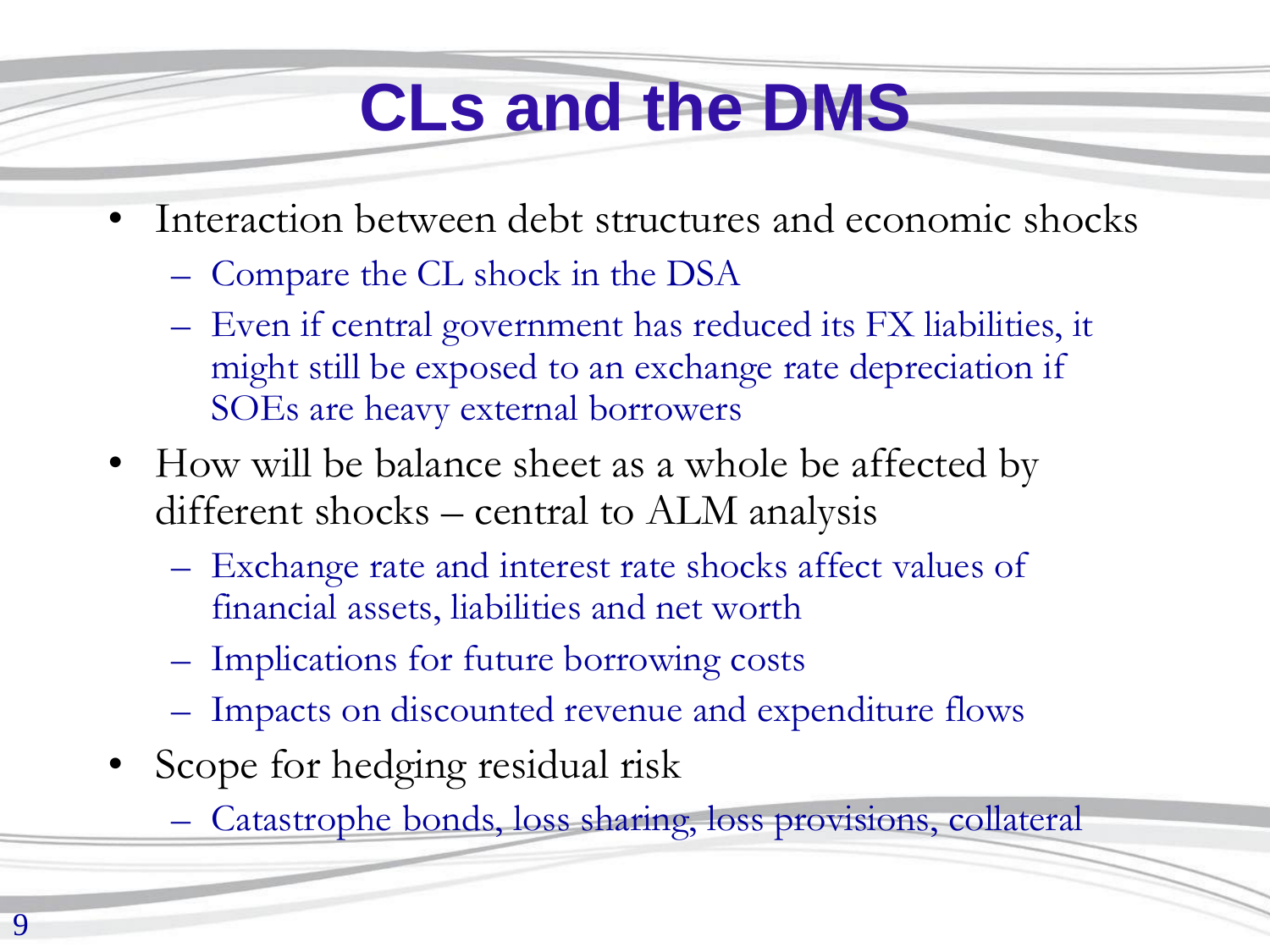## **Strengthening Institutional Arrangements**

#### Who has approval powers

- Parliament open to the same problems as approval of individual debt transactions – should approve programme and policy only
- Minister/Cabinet requires some high-level machinery (compare Public Debt Committee); must approve guidance, and major or unusual projects
- Head of DMO/FRU on basis of delegated authority within agreed parameter
- But must not take accountability for project delivery aware from sponsor minister or agency

Disclosure requirements in legislation

Building resources, skills, capabilities

Setting Target and Ceilings – next slide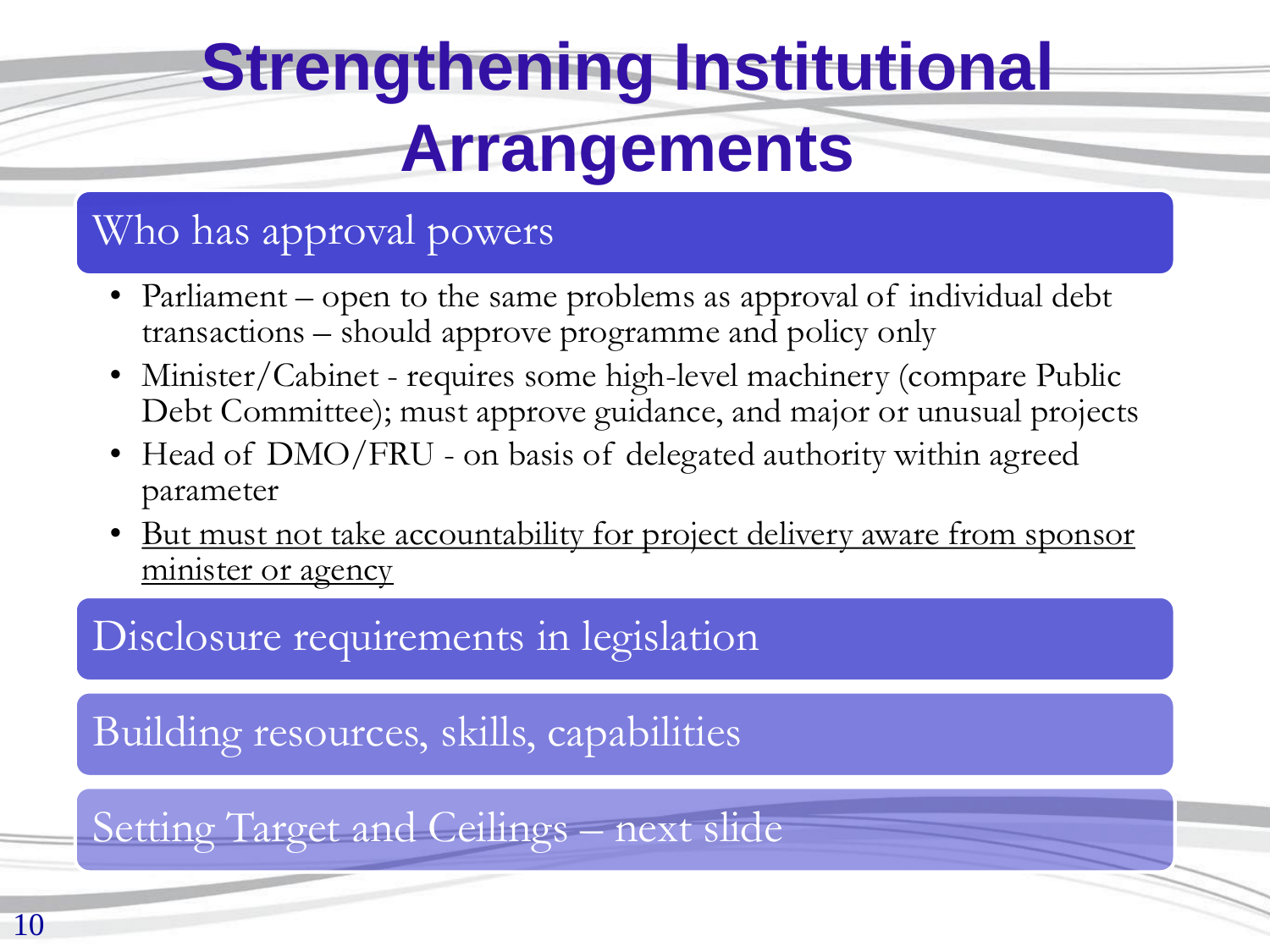## **Targets and Ceilings**

- Increasing use of targets
	- Whether on flows or stocks
	- Linked with debt management or budget analysis
- Conditionality on public debt in IMF arrangements is established as a limit on "public debt and publicly guaranteed debt"
	- Subject to country circumstances
	- May exclude debt of SoEs that are able to borrow without a guarantee or that pose limited fiscal risk
- Should target be of risk-adjusted exposure, not maximum exposure?
- Time dimension
	- Identify probabilities of staying below ceiling taking account of range of shocks and average response of fiscal policy to those shocks
	- Implications for buffers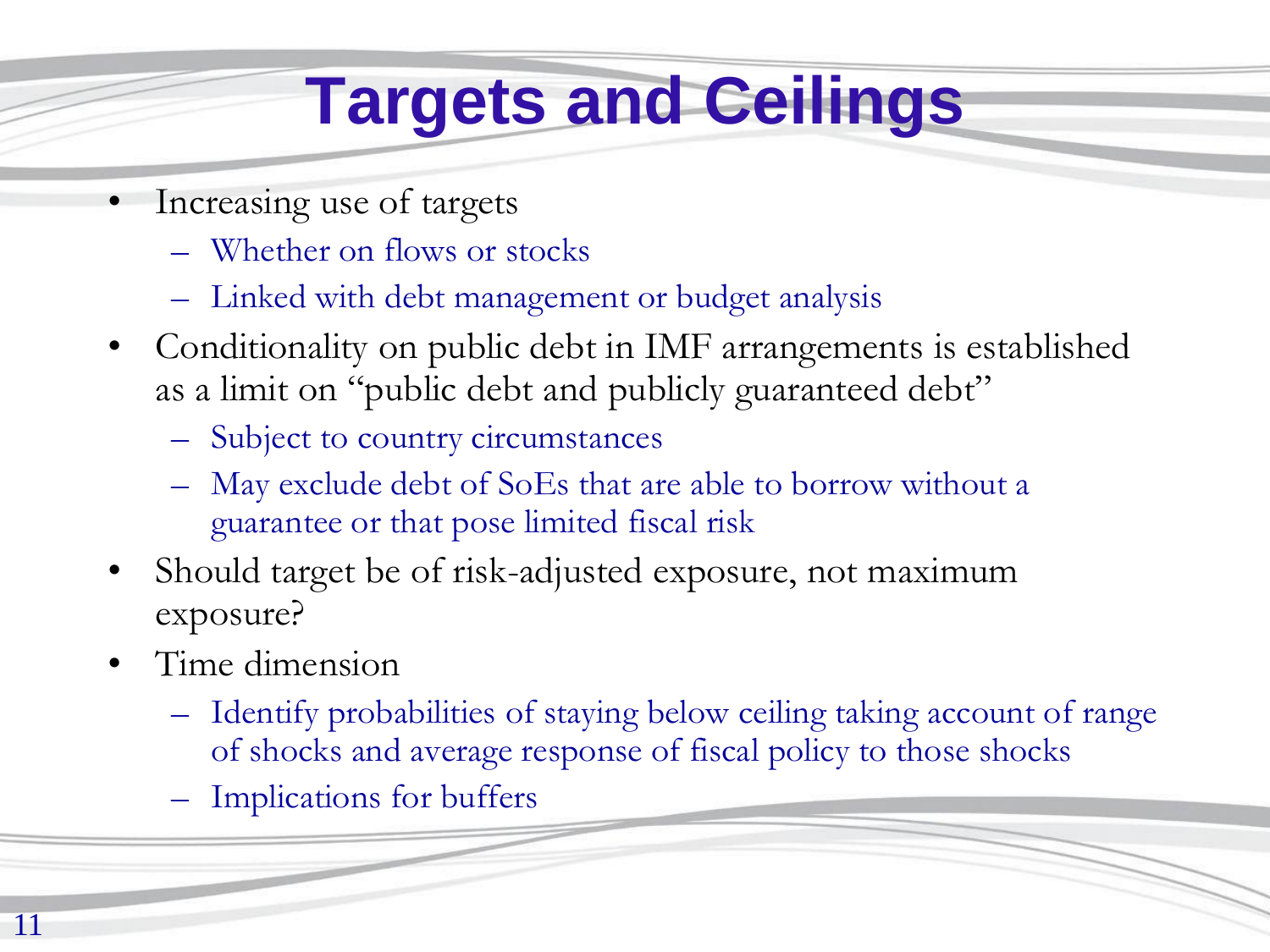### **Who Does What in the DMU**



**\* Initial analysis should be done elsewhere**

• **in SoE, line ministry or dedicated MoF unit**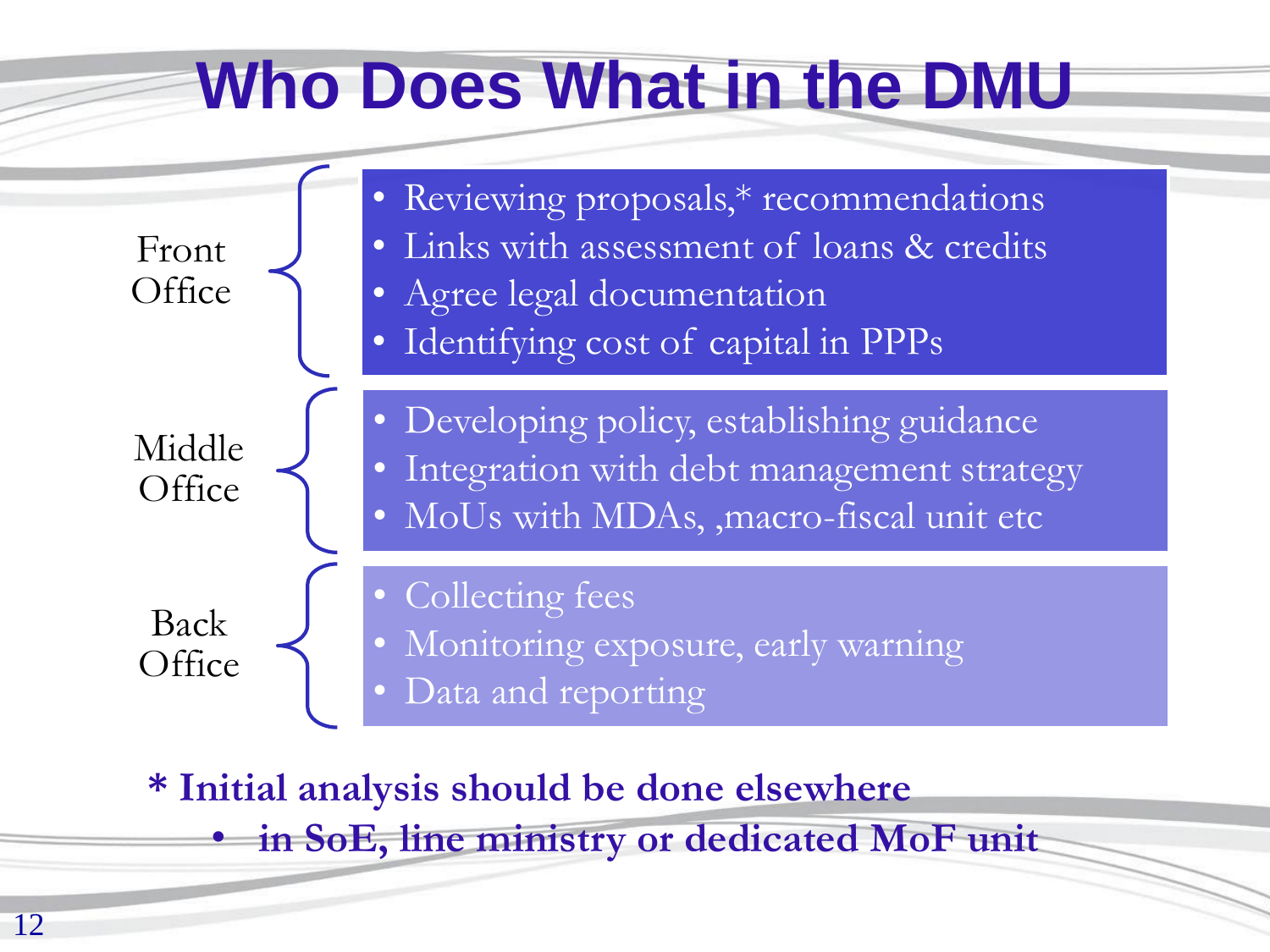### **Legislation: Some Requirements parallel those in a Debt Management Law**

- State has authority to accept CLs
	- Maybe in Constitution or other Statutes (eg related to deposit insurance schemes, pensions, etc)
	- For whom (private as well as public sector)?
		- Covering SoEs, PPPs, Sub-National Government…
	- Which types of obligation guarantees or others
	- Implicit liabilities care of moral hazard
	- Some countries allow CB to provide guarantees on Gov's behalf (Ghana)
- Decision making: Parliament, Cabinet, Minister, Hd/DMO…
- Borrowing powers include ability to meet cost of called guarantees
- Setting quantitative limits on flows or stocks
- Reporting and auditing requirements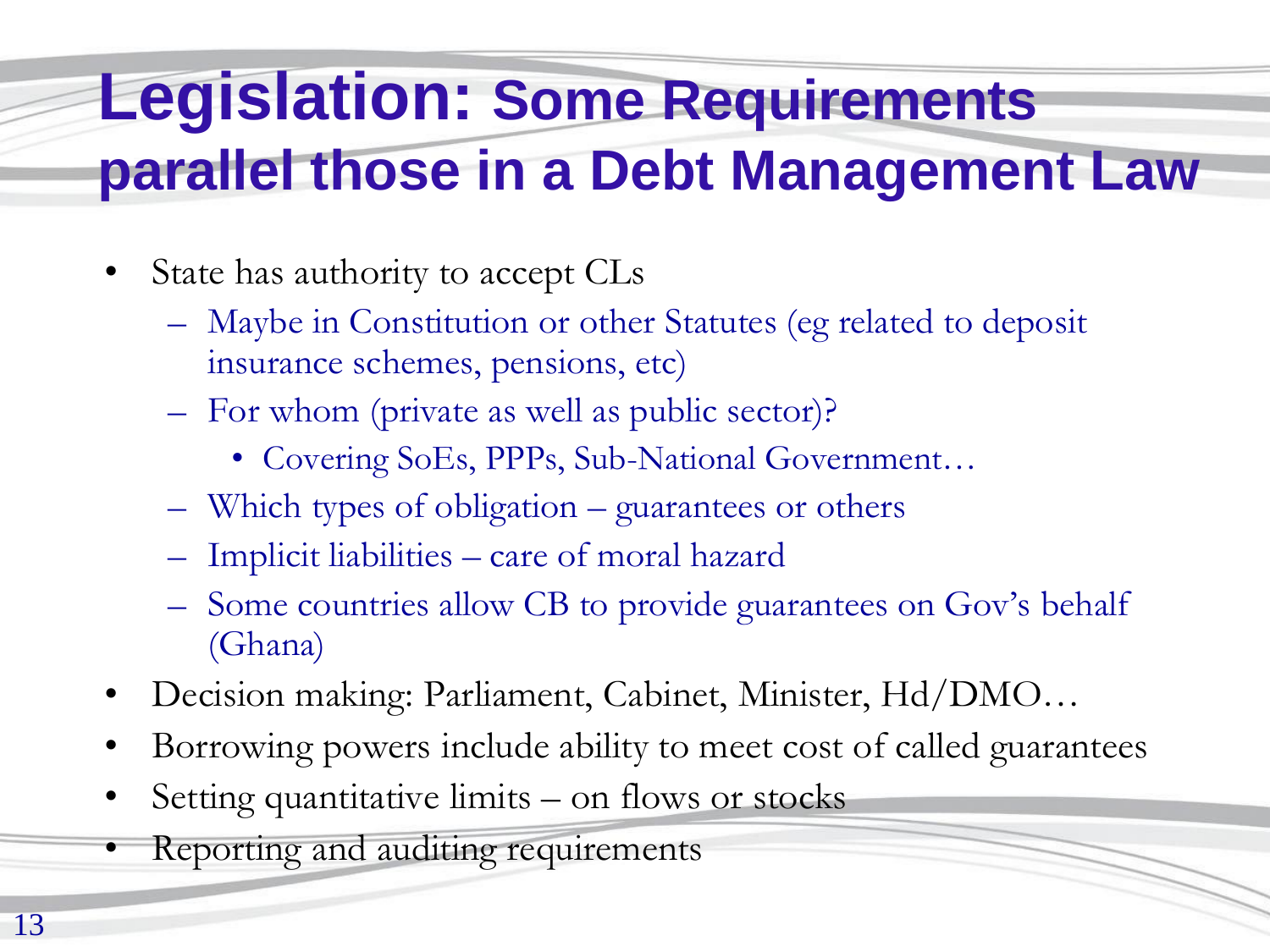### **Some Requirements may be less familiar…**

- Powers may be needed
	- To meet cost of called guarantees etc from budget
	- To raise charges/fees for the guarantee
	- To clarify how to use/invest the fees
		- In a fund (notional or real)
		- Or through the budget
		- Managed by whom
	- To recover payments from the beneficiary
- The government must have power to scrutinise
	- Responsibility of minister to ensure skills, resources, and controls are all in place to manage risks
	- Secondary legislation to require a proper risk assessment

**Thank You!**

• Must be consistent with wider PFM legal framework